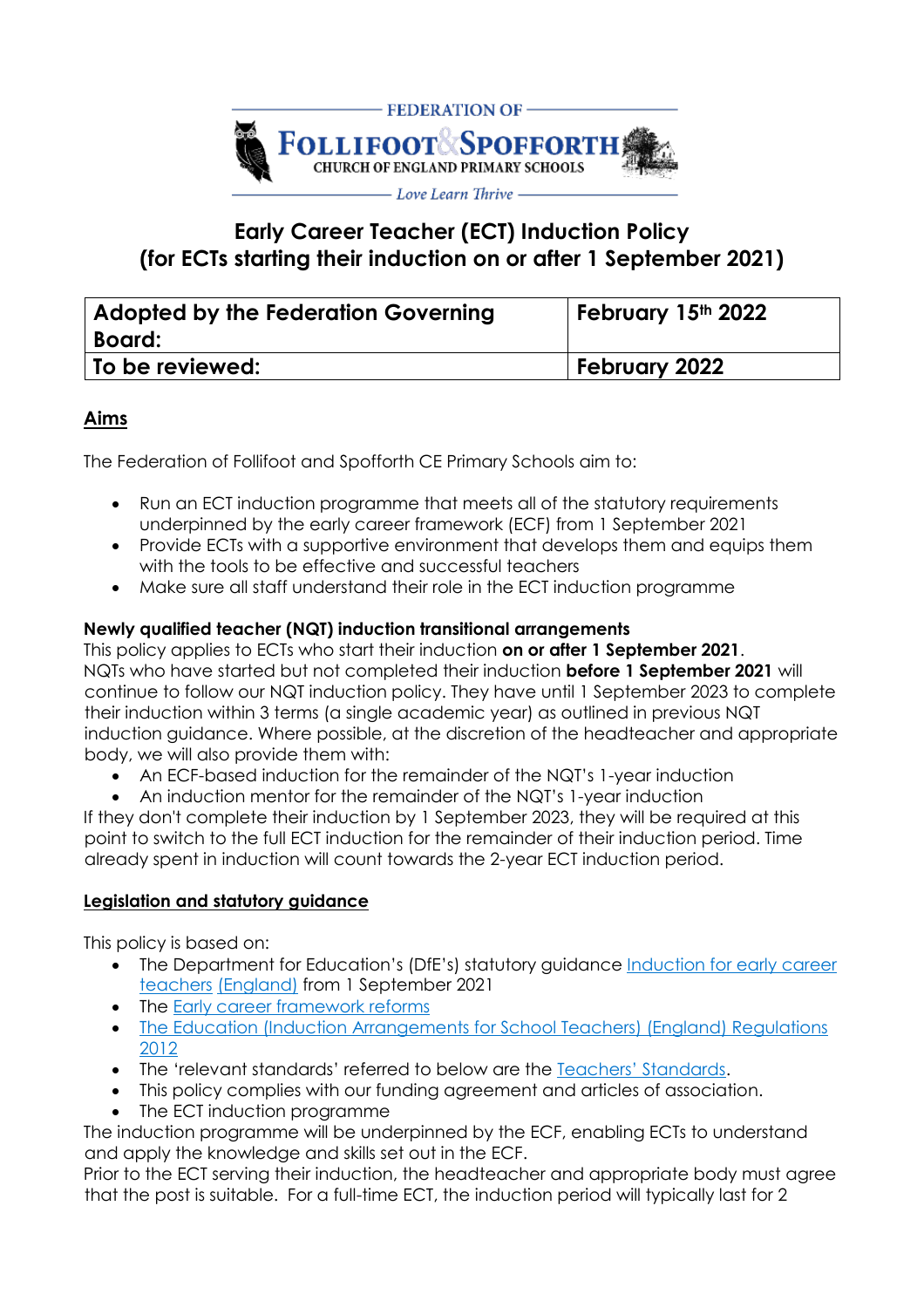academic years. Part-time ECTs will serve a full-time equivalent. Up to one term of continuous employment may count towards completion of the induction period. The programme is quality assured our 'appropriate body'. **We currently have one ECT at Follifoot CE Primary and the appropriate body is Red Kite Teaching School Hub with the Teach First Provider.**

# **Induction**

Each ECT will:

- Be provided with the necessary employment tasks, experience and support to enable them to demonstrate satisfactory performance against the relevant standards throughout, and by the end of, the induction period
- Have an appointed induction tutor, who will have qualified teacher status (QTS)
- Have an appointed induction mentor, who will have QTS
- Have a reduced timetable to allow them to undertake activities in their induction programme; in their first year, this will be no more than 90% of the timetable of our existing teachers on the main pay range, and in their second year, this will be no more than 95% of the timetable of our existing teachers on the main pay range
- Requiarly teach the same class or classes
- Take part in similar planning, teaching and assessment processes to other teachers working in similar posts
- Not be given additional non-teaching responsibilities without appropriate preparation and support
- Not have unreasonable demands made upon them
- Not normally teach outside the age range and/or subjects they have been employed to teach
- Not be presented with unreasonably demanding pupil discipline problems on a dayto-day basis

# **Support for ECTs**

We support ECTs with:

- Their designated induction tutor, who will provide day-to-day monitoring and support, and co-ordinate their assessments
- Their designated induction mentor, who will provide regular structured mentoring sessions and targeted feedback
- Observations of their teaching at regular intervals, and follow-up discussions with prompt and constructive feedback
- Regular professional reviews of their progress, to take place termly (except in terms where formal assessment is held), at which their induction tutor will review objectives and revise them in relation to the relevant standards and their current needs and strengths
- Chances to observe experienced teachers, either within the school or at another school with effective practice

# **Assessments of ECT performance**

Formal assessment meetings will take place in the final term of the ECT's first year (term 3) and the final term of their second year (term 6), and will be carried out by either the headteacher or the ECT's induction tutor. These meetings will be informed by clear and transparent evidence gathered from progress reviews during the preceding assessment period, and drawn from the ECT's work as a teacher and from their induction programme. Copies of the evidence relied on will be provided to the ECT and the appropriate body. After each formal assessment meeting, a formal assessment report will be completed that clearly shows how the ECT is performing against the relevant standards. The headteacher will also recommend to the appropriate body in the final assessment report at the end of the programme as to whether the ECT's performance is satisfactory against the relevant standards.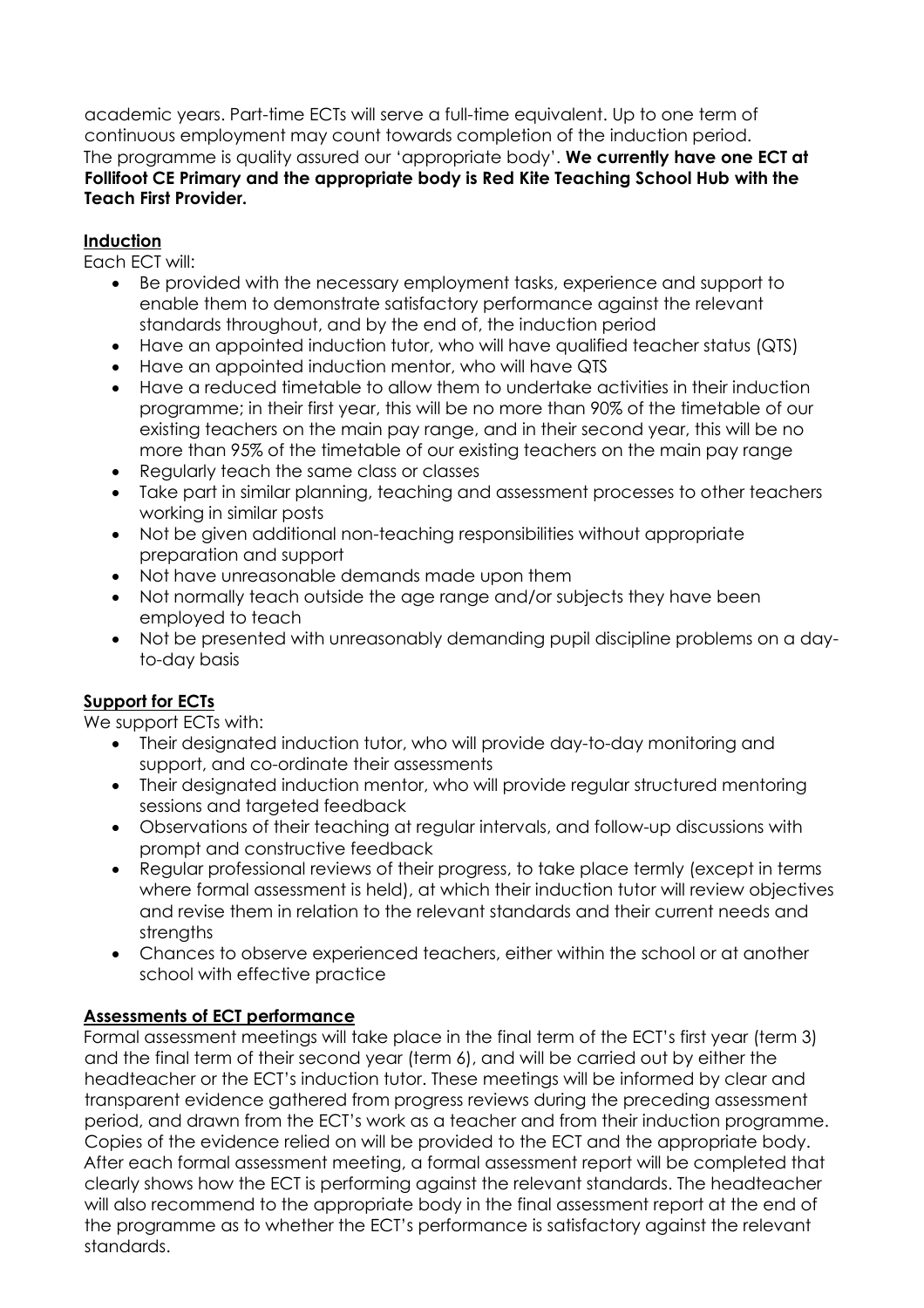The ECT will add their own comments, and the formal assessment report will be signed by the headteacher, induction tutor and the ECT.

A copy of the formal assessment report will then be sent to the appropriate body. The final assessment report will be sent within 10 working days of the meeting, for the appropriate body to make the final decision on whether the ECT has passed their induction period. In the event that the ECT leaves this post after completing one term or more but before the next formal assessment would take place, the induction tutor or headteacher should complete an interim assessment to ensure that the ECT's progress and performance since the last assessment is captured.

# **At-risk procedures**

If it becomes clear during a termly progress review or at the first formal assessment point that the ECT is not making sufficient progress, additional monitoring and support measures will be put in place immediately, meaning:

- Areas in which improvement is needed are identified
- Appropriate objectives are set to guide the ECT towards satisfactory performance against the relevant standards
- An effective support programme is put in place to help the ECT improve their performance
- The progress review record or formal assessment report will be shared with the appropriate body, alongside the support plan, for it to review.
- If there are concerns about the ECT's progress during their subsequent progress reviews or formal assessment, as long as it is not the final formal assessment, the induction tutor or headteacher will discuss this with the ECT, updating objectives as necessary and revising the support plan for the next assessment period.

#### **Roles and responsibilities**

#### **The ECT will:**

- Provide evidence that they have QTS and are eligible to start induction
- Meet with their induction tutor at the start of the programme to discuss and agree priorities, and keep these under review
- Agree with their induction tutor how best to use their reduced timetable allowance and guarantee engagement with their ECF-based induction
- Provide evidence of their progress against the relevant standards
- Participate fully in the monitoring and development programme
- Participate in scheduled classroom observations, progress reviews and formal assessment meetings
- Agree with their induction tutor the start and end dates of the induction period, and the dates of any absences from work during the period
- Keep copies of all assessment reports

When the ECT has any concerns, they will:

- Raise these with their induction tutor as soon as they can
- Consult with their contact at the appropriate body at an early stage if there are difficulties in resolving issues with their induction tutor or within the school

#### **The headteacher will:**

- Check that the ECT has been awarded QTS and whether they need to serve an induction period
- Agree, in advance of the ECT starting, who will act as the appropriate body
- Notify the appropriate body when an ECT is taking up a post and undertaking induction
- Make sure the ECT's post is suitable according to statutory guidance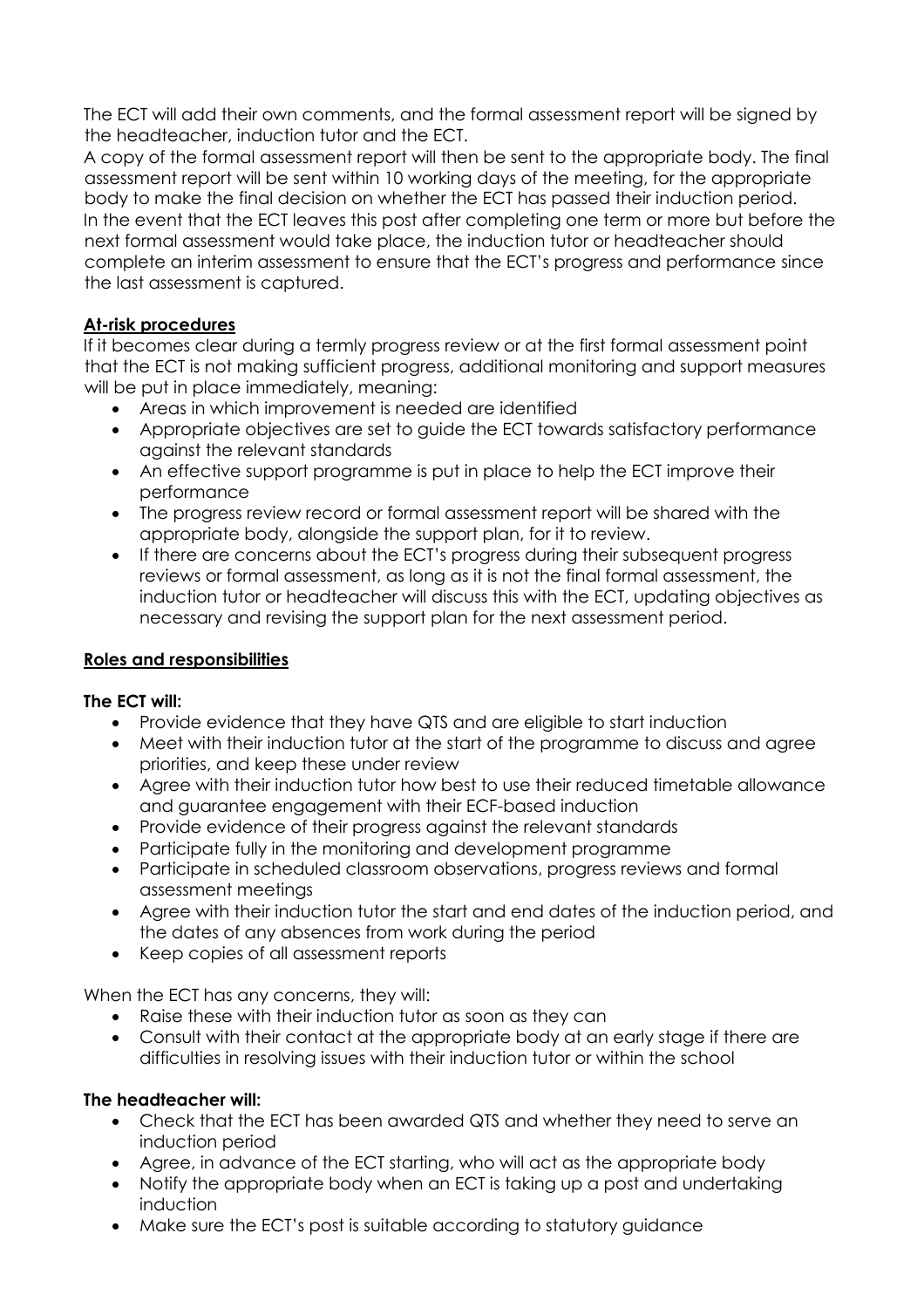- Make sure the induction tutor is appropriately trained and has sufficient time to carry out their role effectively
- Make sure the induction mentor is appropriately trained and has sufficient time to carry out their role effectively
- Make sure an appropriate ECF-based induction programme is in place
- Make sure the ECT's progress is reviewed regularly, including through observations and feedback of their teaching
- Make sure that formal assessments are carried out and reports completed and sent to the appropriate body
- Maintain and keep accurate records of employment that will count towards the induction period
- Make sure that all monitoring and record keeping is done in the least burdensome and most streamlined way
- Make the governing board aware of the support arrangements in place for the ECT
- Make a recommendation to the appropriate body on whether the ECT's performance against the relevant standards is satisfactory
- Participate in the appropriate body's quality assurance procedures of the induction programmes
- Keep all relevant documentation, evidence and forms on file for 6 years

## **The induction tutor will:**

- Provide guidance and effective support to the ECT (with the appropriate body where necessary)
- Carry out regular progress reviews throughout the induction period
- Undertake 2 formal assessment meetings during the induction period, coordinating input from other colleagues as appropriate
- Carry out progress reviews in terms where a formal assessment doesn't occur
- Inform the ECT following progress reviews of their progress against the relevant standards, and share records with the ECT, headteacher and relevant body
- Inform the ECT during the formal assessment meeting of the judgements to be recorded on their formal assessment record and invite the ECT to add their own comments
- Make sure that the ECT's teaching is observed and feedback is provided
- Make sure the ECT is aware of how they can raise concerns about their induction programme or their personal progress, both within and outside of the school
- Take prompt, appropriate action if the ECT appears to be having difficulties
- Make sure that all monitoring and record keeping is done in the least burdensome way, and that ECTs are not asked for any evidence that requires the creation of new work

# **The induction mentor will:**

- Regularly meet with the ECT for structured mentor sessions to provide targeted feedback
- Work with the ECT, and colleagues within the school who are involved in the ECT's induction, to help make sure the ECT receives a high-quality ECF-based programme
- Provide, or arrange, effective support including subject-specific, phase-specific, coaching and/or mentoring
- Act promptly and appropriately if the ECT appears to be having difficulties

# **The governing board will:**

- Make sure the school complies with statutory guidance on ECT induction
- Be satisfied that the school has the capacity to support the ECT
- Make sure the headteacher is fulfilling their responsibility to meet the requirements of a suitable induction post
- Investigate concerns raised by the ECT as part of the school's grievance procedures